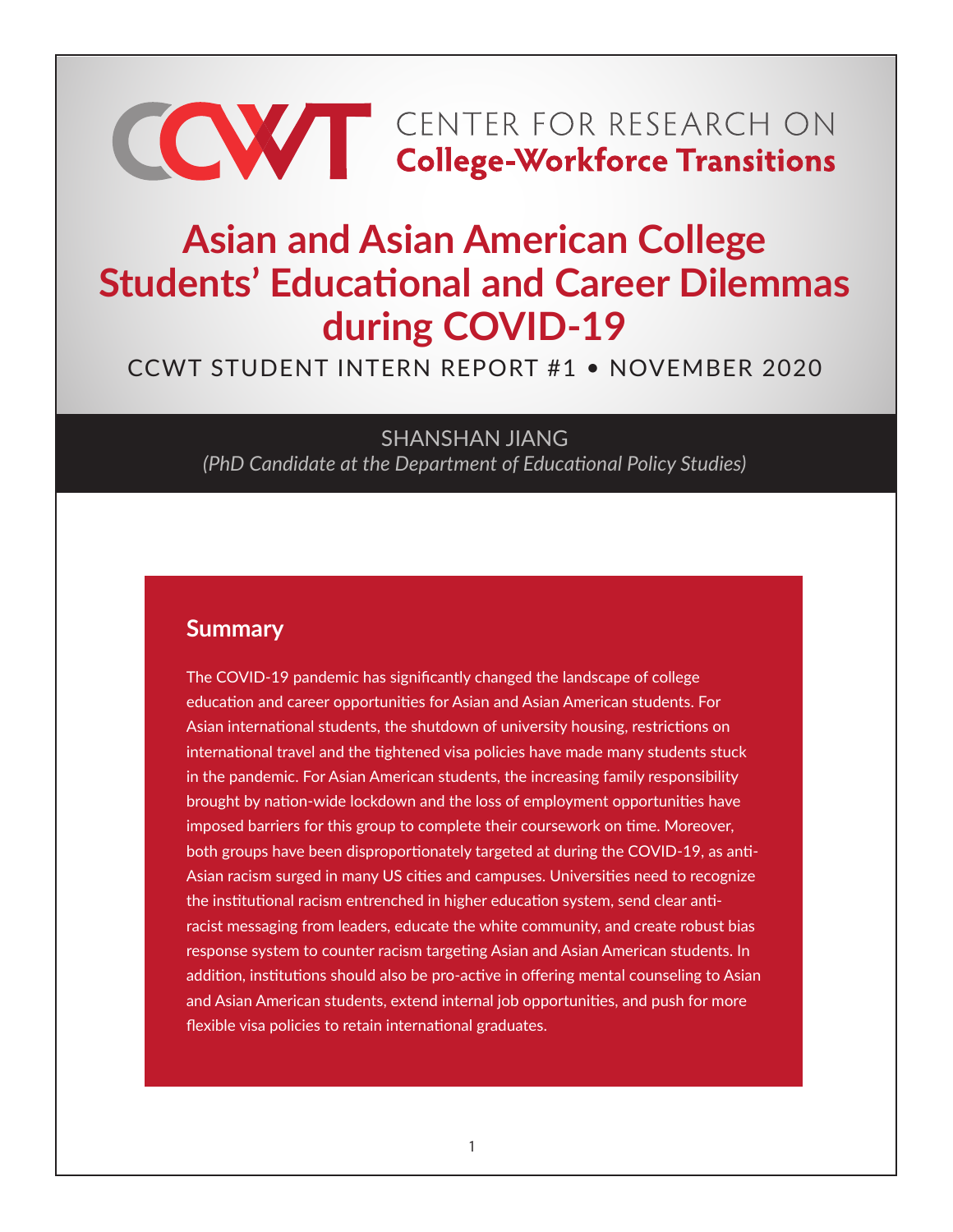# **Institutional Racism in Higher Education**

In the US higher educational institutions, imaginaries of race and racism have long been circulated and consolidated, where whiteness is often normalized. Institutional racism, defined as "the collective failure of an organization to provide an appropriate and professional service to people because of their color, culture or ethnic origin" (Macpherson 1999, p. 34), have long negatively shaped the educational experiences of students of color. Abundant literature has pointed out the institutional racism embedded in the Western higher education systems, including the persistent high representation of white students in four-year universities (Brown et al., 2003), ubiquitous microaggressions and surveillance towards Black and ethnic minority faculties and staff (Gabriel & Tate, 2017), and the lower percentage of people of color in senior decision-making roles compared to their white colleagues (Bhopal et al., 2018).

Specifically looking at predominantly white institutions, Karkouti (2016) argues that the history of exclusionary practices and the persistent lower chances of cross-racial interactions on campus often induces a negative racial climate for minority students (p. 66). In these situations, minority students are also likely to face more challenges during their first and second-year transition in college, as well as lack a sense of belonging which leads to higher levels of stress and alienation (Harper & Hurtado, 2007). In addition, since the 2016 presidential election a resurgence of racism and nationalism in the US have been increasingly targeting students of color in academic, residential, and social spaces. Racist graffiti against Black and Asian students, anti-Semitic messages to faculties, and assaults based on national origin and

The resurgence of racism and nationalism in the US since 2016 has negatively impacted students of color in academic, residential and social spaces on US college campuses.

ethnicity rose significantly in universities (Bauman 2018). These incidents should concern all of us in higher education, and underscore to the urgency of interrogating inclusion and exclusion on university campuses.

It is also imperative to discuss racial equity in education because a growing number of foreign students of color are pursuing education in the US at a time that celebrates diversity but is silent on race. In 2019, international student population in the US exceeded one million, contributing an estimated 41 billion USD to the US economy (NSFSA, 2019). Among all the international students in the US, 69 percent are from Asia and Latin America (IIE, 2019). Existing literature shows that foreign students of color are more likely to experience racism than their white international student counterparts (Constantine et al., 2005; Hanasaab 2006; Lee & Rice, 2007). Besides institutional racism, microaggressions and stereotyping are also affecting college experiences of foreign students of color, who have a higher risk of depression (Li et al., 2014), acculturative stress (Franco et al., 2019), and victimization (Bonistall Postel, 2020).

The COVID-19 pandemic has further exacerbated the marginalized experiences of students of color, particularly, Asian and Asian American students. For Asian international students, the shutdown of university housing, restrictions on international travel and the tightened visa policies have made many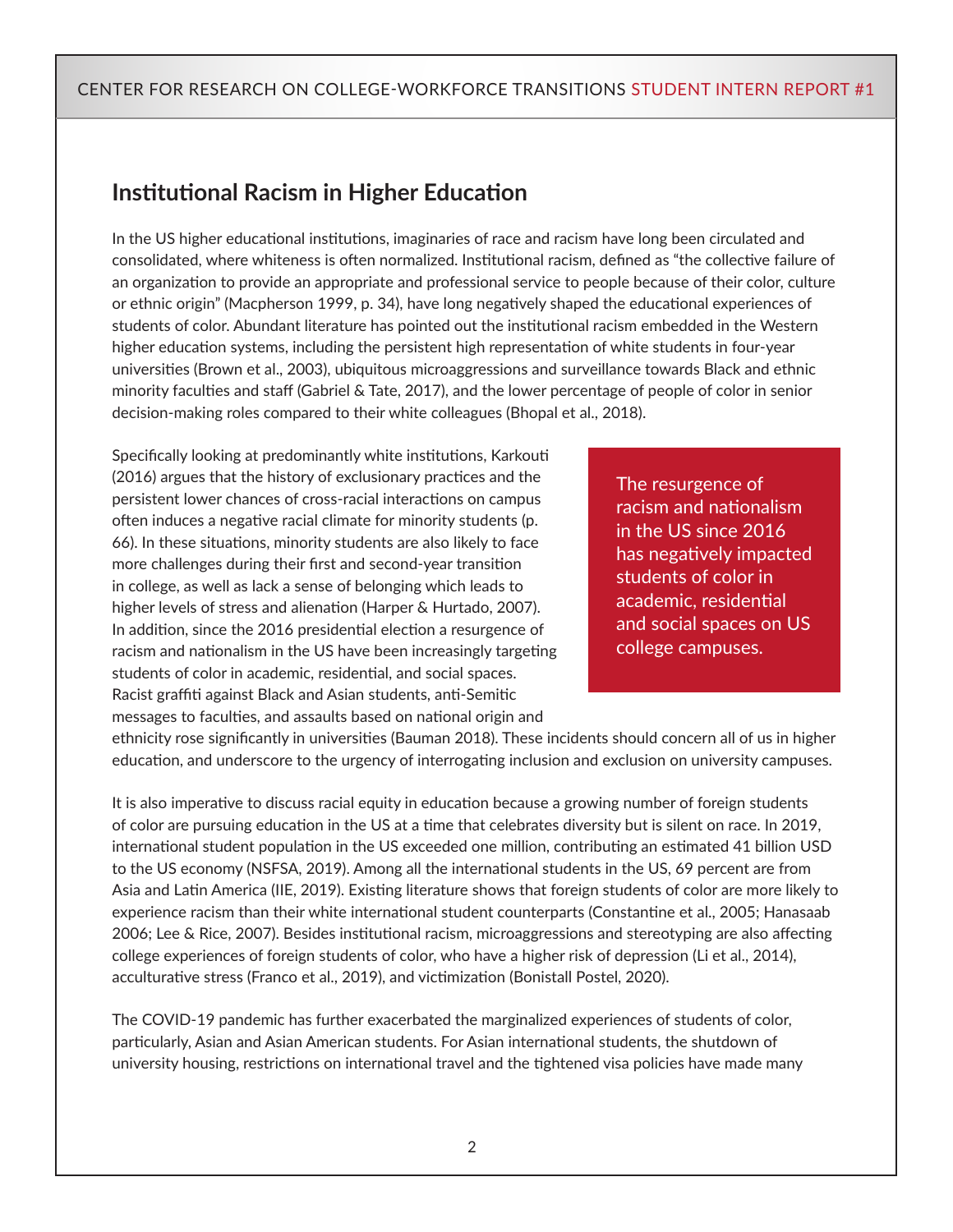students stuck in the US. For Asian American students, the increasing family responsibility brought by nation-wide lockdown and the loss of employment opportunities have imposed barriers for this group to complete their coursework on time. Moreover, anti-Asian racism surged in many US cities and campuses, as COVID-19 was termed as "Chinese virus" President Trump and other conservative political leaders.

## **Asian International Students: Stuck in the Worst Job Market and Heightened Racism**

Since March 2020, many universities have been closed nationwide due to the COVID-19 pandemic. The shutdown not only brought a shift to online teaching in a rushed manner, but also left many students "homeless." While in-state students could return home when dorms were closed, international students found themselves having nowhere to turn to in the middle of the semester. In particular, Asian international students, which account for more than half of the total international student population (IIE, 2019), endured multi-layered distress: the concern over safety and health, visa restraints from the US, financial pressure due to losing jobs on and off campus, as well as the resurgent anti-Asian racism.

The Covide-19….Asian and Asian American students, who have faced travel restrictions, tightened visa policies, and anti-Asian racism as President Trump has called Covid-19 the "Chinese virus."

Since 2016, Trump's presidency has promoted the interplay of racialization and xenophobia in the US, and Chinese students have been constantly subject to US nationalist political rhetoric that portrayed them as threats—to intellectual property and national security. This anti-Chinese racism was heightened after Trump's recent Twitter post of the COVID-19 as the "Chinese virus." Incidents of violence against Chinese quickly increased, and anti-Chinese graffiti began finding its way into in university campuses (Gover et al .,2020; Chappell 2020). In March 2020, Trump administration also temporarily froze the H1B visa to green card as well as foreign worker visas in March, reinforcing his "buy American, hire American" executive order introduced in 2017. H1B allows US employers to temporarily hire foreign workers that "require specialized knowledge and skills," and it is valid from three to six years (Sonnenfeld, 2020). A similar program, Optional Practical Training (OPT), provides foreign students authorization to work in the US during their university studies or upon graduation. As many companies and organizations froze hiring and internship programs nationwide, it has been extremely difficult for international students to find work during the pandemic. Hang Wu, a Chinese graduate student at Columbia University, had to give up her summer internship in Shenzhen, China, because of the flight restriction during the pandemic. She started looking for new internships in the US but found it extremely difficult. One of her interviewers hung up after 30 seconds into their talk, when he learned that Hang was an international student and needed visa sponsorship. "It has been really hard to get a job as non-Americans," Hang said.

Sentiments on limiting Chinese students' enrollment in US universities have also heightened since the pandemic. On June 9, 2020, Senator Tom Cotton (R-AR) introduced the "Secure Campus Act of 2020", which aimed to "secure the research enterprise of the United States from the Chinese Communist Party"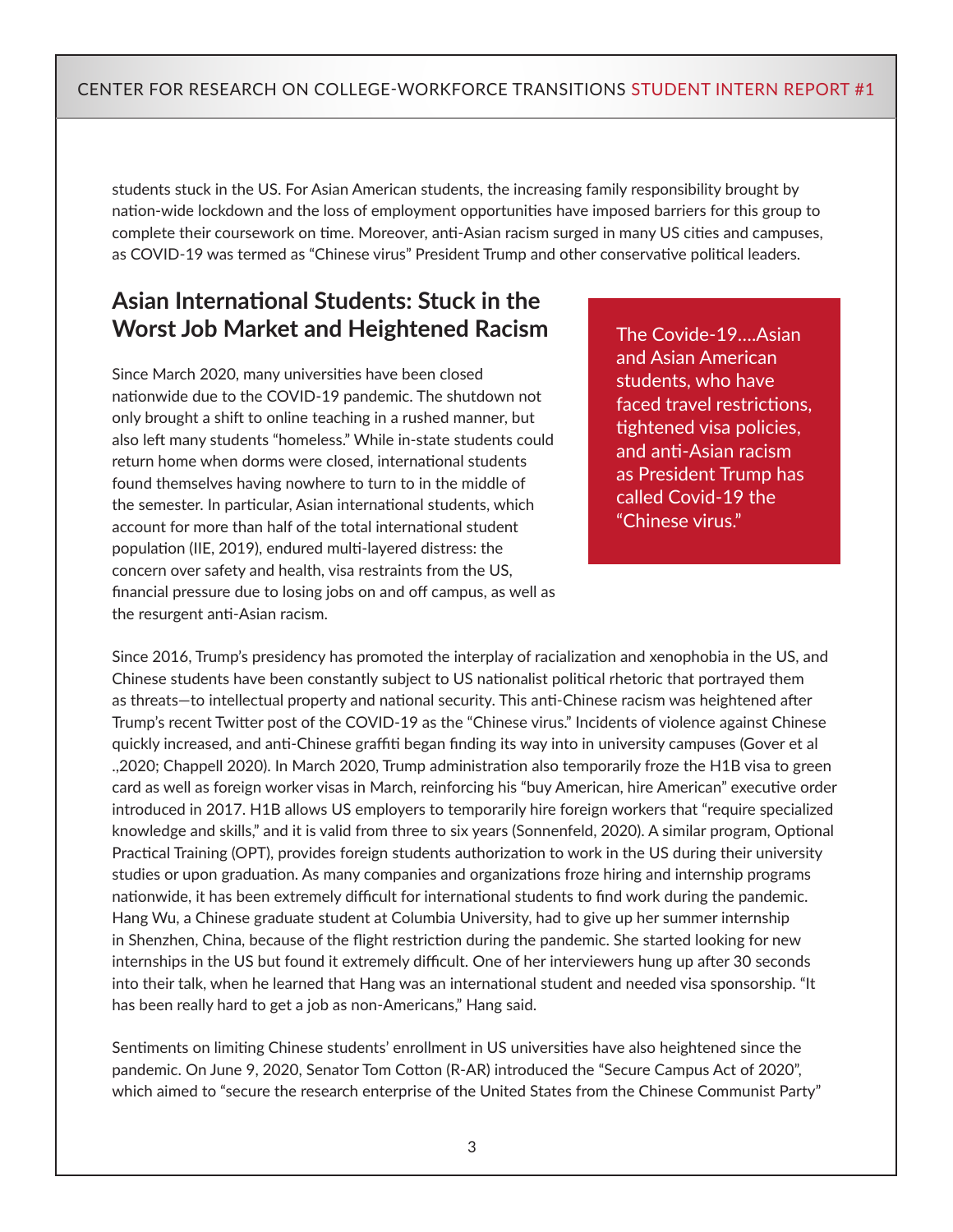by canceling F and J Visas to Chinese pursuing graduate level studies in STEM. The bill has been read twice and referred to the Committee on Foreign Relations (Congress.Gov, 2020). Stephen Miller, a senior advisor to President Trump, commented on the "trickle down" effect of limiting student and work visas: as the chance of the entry of a new immigrant into the US is reduced, thus, future migration such as transferring student visa to H1B work visa is also reduced. However, a study conducted by *Business Roundtable* and the University of Maryland's Interindustry Forecasting Project showed that foreign-born workers create jobs rather than displace jobs from native-born workers: foreign-born workers were not only consumers in the US economy, but also helped business to expand and hire additional workers (Forbes, 2020). In the US, about 18 percent of the labor force is foreign-born. An American Immigration Council analysis of American Community Survey data also show that, one in four STEM workers are immigrants (Sonnenfeld 2020). Despite the abundant evidence of immigrant students' contribution to the US economy, nationalist policies and sentiments continued to hurt foreign students' educational and career outcomes in the US.

# **Asian American Students: College Completion Delay and the Rising Unemployment**

For Asian American students, college education has long been perceived as an important pathway to social mobility (Xie & Goyette, 2003). However, during the COVID-19 pandemic, Asian American students have experienced more challenges in completing their degrees compared to other racial groups. A study entitled "Understanding Coronavirus in American Study," drawing from nationally represented surveys of 998 households, found that nearly 30 percent of Asian American students plan to take a lighter course load in fall 2020, compared to 25 percent of Latino students, 7 percent of Black students and only 3 percent of white students (Key, 2020). The report suggested that these gaps could be explained by the impact of COVID-19 on the increased family responsibilities among Asian American students. This finding resonates with some existing research which indicated that family responsibility was a big factor affecting Asian American students' college decision and career choice (Kodama & Huynh, 2017). The probable delay in graduation among Asian American students is troubling, because students might need to take out more student loan to complete college education. In the workplace, Asian Americans were also taking a big hit during the COVID-19 economic downtown. In August, the unemployment rate for Asian Americans reached 10.7 percent, higher than the 7.3 percent for White Americans and 8.4 percent for workers overall (Gandel, 2020).

Asian Americans have also become the target of racism in addition to the academic challenges of graduating during the pandemic (Arman et al., forthcoming). A Pew Research report (2020) has documented that since the COVID-19 outbreak, Asian Americans are more likely to feel subject to slurs or jokes because of their race or ethnicity. Furthermore, the Asian Pacific Policy and Planning Council has established a center called Asian Americans and Pacific Islanders (AAPI) Hate to report instances of hate speech, discrimination, and violence. Within the first week of its opening in March 2020, AAPI center received 673 reports of COVID-19 related anti-Asian discrimination in the US. After President Trump's tweet of coronavirus as "Chinese virus," Asian Americans have experienced a surge of cases of verbal and physical attacks, which often portrayed them as "disease carriers" (Asian Pacific Policy & Planning Council,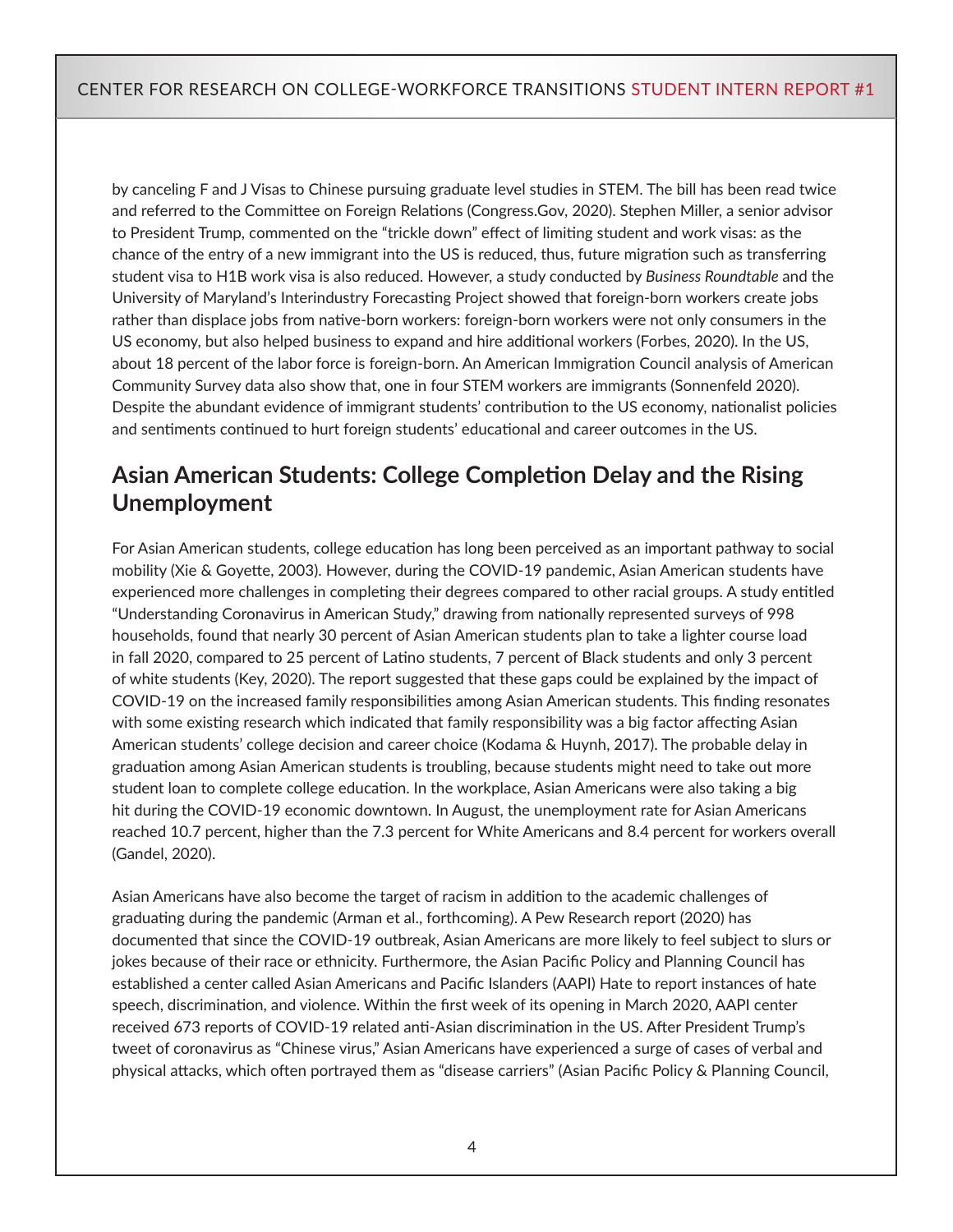2020). In New York City's Chinatown, restaurants witnessed up to an 85 percent drop in business since January 2020 and continued to suffer after the stay-at-home orders (Tessler et al., 2020, p. 640).

The racialization of Asian Americans as carriers of disease has deep roots in US immigration history. In "The Foreignness of Germs", Markel and Stern (2002) document how early immigrants have been strictly inspected for syphilis, polio, and other infectious disease once arriving in the US. In particular, Asian immigrants, mostly poor, have been stigmatized as "dirty" and "sick." In *Strangers from a Different Shore,* Ronald Takaki (1989) documents early Chinese immigrant groups between mid-1800s and the early 1900s, arguing that although Chinese came to the U.S. because of the hope for better opportunity and a new life, they had to rely on kinship networks due to the intertwined ethnic antagonism and economic exclusion. Developed as an enclave of ethnic networks, Chinatown became: "an arbitrary classification of space, a regionalization that has belonged to European society" (Takaki, 1989, p. 583). The racialized spaces of Chinatown reinforced the views of Chinese as "unhealthy," "unassimilable," and "undesirable" immigrants (Anderson 1987; Takaki, 1989), and thus Asian Americans are often represented as "perpetual foreigners" in the US (Lee, 2008). When anti-Chinese sentiments were fueled during the bubonic plague in

The racialization of Asian Americans as carriers of disease has deep roots in US immigration history. When anti-Chinese sentiments were fueled during the bubonic plague in San Francisco in the early 20th century, Chinatown was the first to be quarantined, with house-to-house inspection.

San Francisco in the early 20th century, Chinatown was the first to be quarantined, with house-to-house inspection.

The racialization of Chinese migrants underwent a format change in the middle of the 1960s, when the 1965 Immigration Act—to focus on selectively attracting professional immigrants—This increased the socioeconomic and educational levels required of new Chinese immigrants. Since the 1970s, most Asian immigrants came as international students and scholars, and settled permanently after graduation. The 1965 immigration policy contributed to the educational success of the second-generation of Chinese Americans and generated a new trope of Chinese as a "model minority." Facilitated by the federal immigration policy, the concept of a "model minority" is a neoliberal and racial project that reinforces the construction of Chinese Americans as perpetual foreigners in American society (Ng et al., 2007). It portrays Asian Americans as intelligent, self-sufficient, law-abiding citizens whose academic and economic successes can be attributed to their hard work, while making invisible the experiences of Asian Americans who face academic and economic struggles (Lee 2008, 2009). Also, the "model minority" trope is an implicit variation of the whiteness ideology, which incorporates Asians into the dominant ideology of white supremacy to help sustain the white power. It also indicates a fear: Asians have taken places that are conceptualized as White in education, high-level professions, and the middle-class. When racialized Chinese bodies are not concentrated in ethnic enclaves, but incorporated into the mainstream, they are seen "out of place" and naturally become the targets of racial antagonism.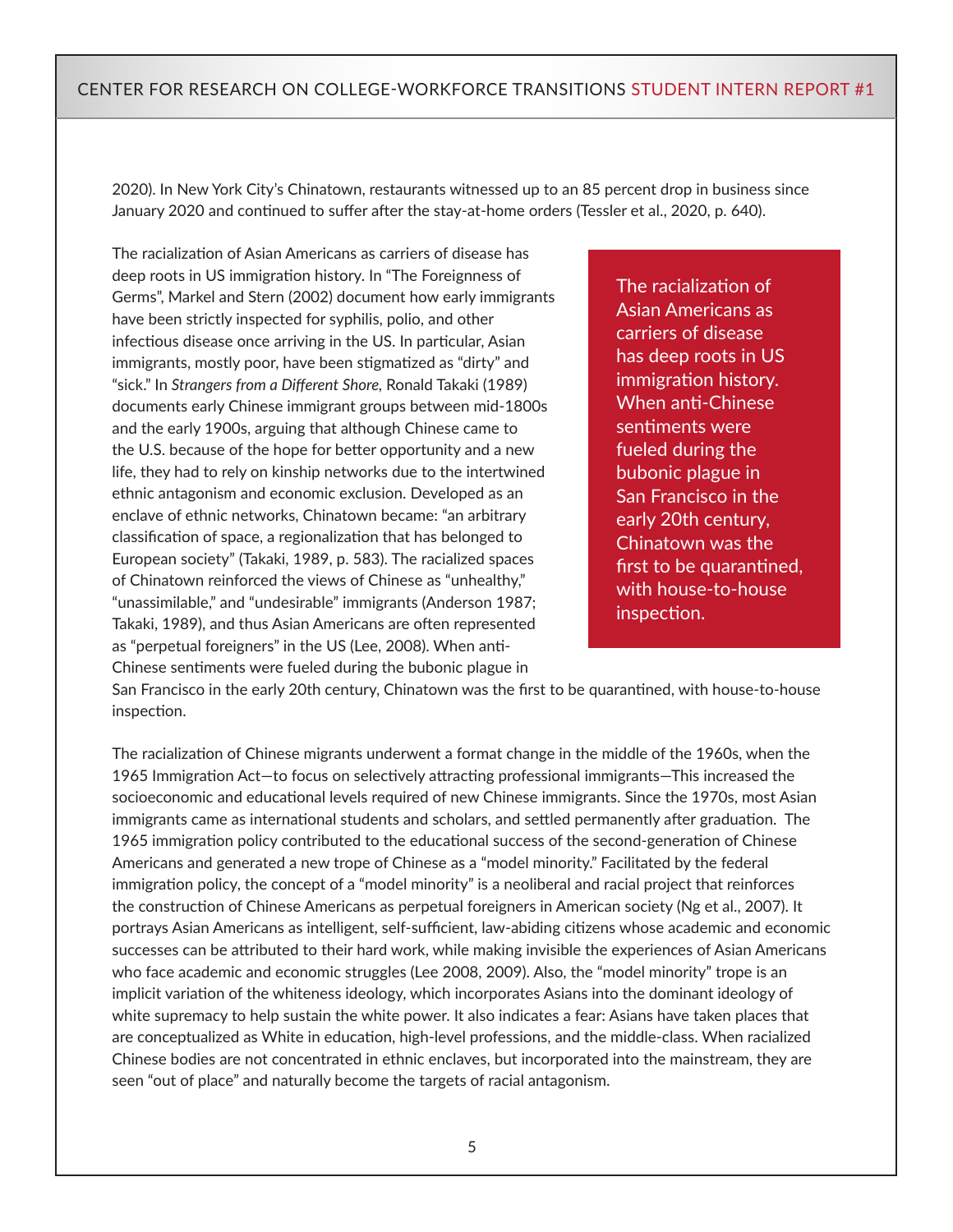#### **Moving Forward**

As the COVID-19 pandemic rages on, anti-Asian racism and the tightened the employment of foreign students and immigrants have had serious consequences on stigmatizing Asian and Asian American populations. Universities and colleges, as educational institutions that host large numbers of Asian and Asian American students, must be aware of the implications of the surgent anti-Asian racism and xenophobia on campus, and be pro-active in combating providing substantial support for these student groups. First and foremost, universities and colleges need to recognize institutional racism entrenched in the higher education system. They should send clear anti-racist messages to students, educate white students and communities about the systematic racism, and develop robust bias response system to counter anti-Asian racism on campus. Institutions should also take this moment to educate students, faculties, and staff that the systematic racism is not only salient in education, but in almost all facets of life: housing, health care, employment, the criminal justice system and more. This not only helps institutions to reflect on their role in perpetuating racism in society, but also creates opportunities to build coalition among people of color for racial justice. For instance, universities

Universities and colleges, as educational institutions that host large numbers of Asian and Asian American students, must be aware of the implications of the surgent anti-Asian racism and xenophobia on campus, and be pro-active in combating providing substantial support for these student groups.

and colleges could encourage Asian and Asian Americans joining BlackLivesMatter movement to fight against white supremacy, and also raise the awareness of how uprisings among Black communities could also benefit from Asian communities' resistance against white privileges during the COVID-19 pandemic.

Second, given the unique challenges facing Asian and Asian American students during the pandemic, institutions should provide multi-faceted support to better facilitate these students' success in education as well as career development. Studies have found that campus counseling centers became critical resources for Asian and Asian American students during the COVID-19 (Beckstein 2020). Consultation by email, phone or video calls could support these students, who were experiencing academic, financial, and mental stress. In particular, pro-active strategies, such as reaching out to Asian and Asian American students, are important, as these groups may be concerned about being stigmatized if voluntarily accessing counseling services. In addition, universities could distribute need-based scholarships and stipends to students who lost their campus jobs or could not travel to take internships elsewhere. Moreover, alternative housing resources are necessary especially for Asian international students who do not have the option to return to their home countries. The dire job market for international students also requires universities to offer more career development support, such as expanding on-campus job opportunities. Besides universities, local business communities could also make efforts to fight for more flexible OPT regulations and H1B work visas for recent college graduates.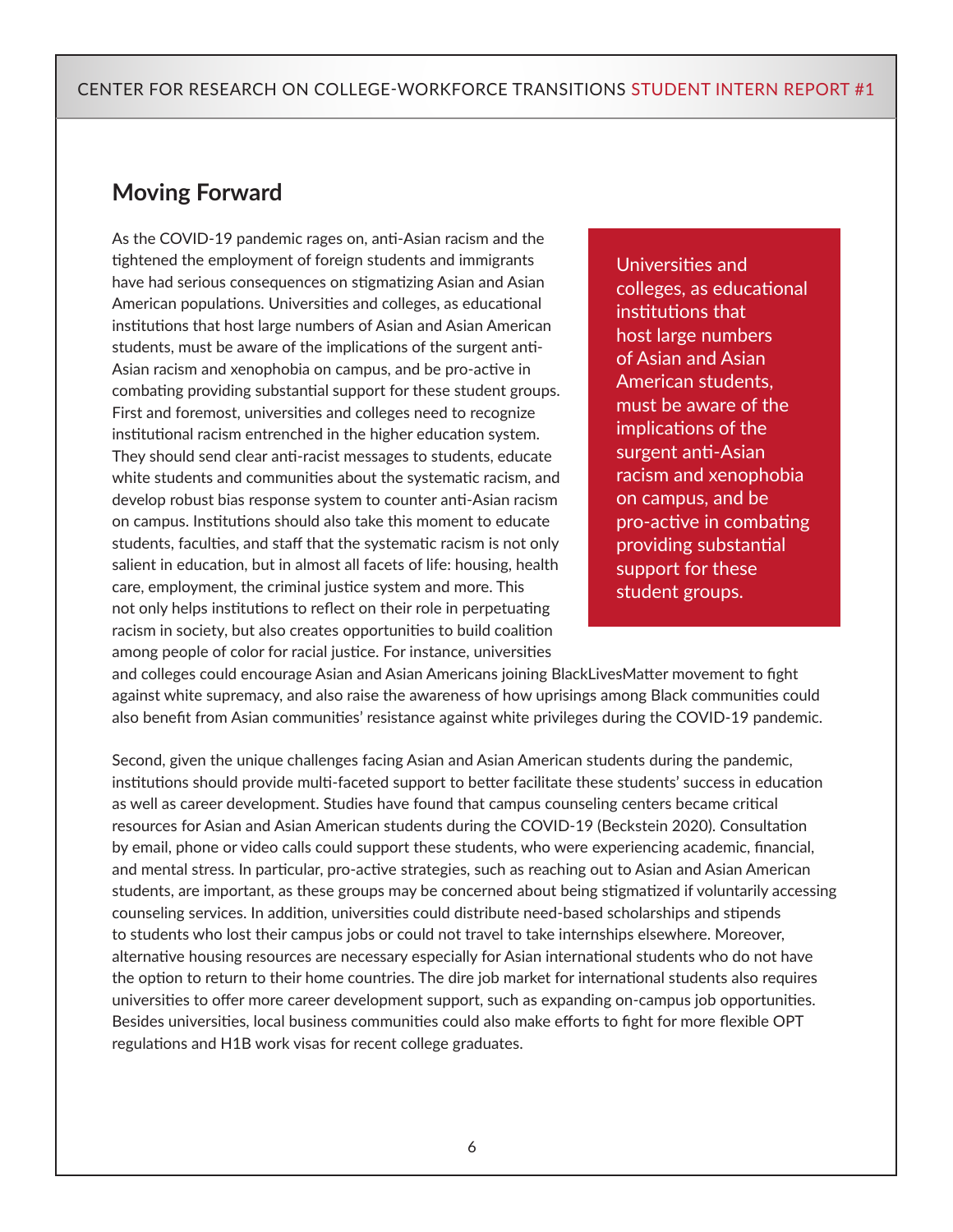### **References**

- Anderson, K. J. (1987). The idea of Chinatown: The power of place and institutional practice in the making of a racial category. *Annals of the Association of American Geographers, 77*(4), 580-598.
- Anderson, S. (2020). "Next Trump Immigration Target: OPT for International Students". Forbes. Retrieved from [https://www.forbes.com/sites/stuartanderson/2020/05/04/next-trump-immigration-target-opt](https://www.forbes.com/sites/stuartanderson/2020/05/04/next-trump-immigration-target-opt-for-international-students/#68f45f4d45f9)[for-international-students/#68f45f4d45f9](https://www.forbes.com/sites/stuartanderson/2020/05/04/next-trump-immigration-target-opt-for-international-students/#68f45f4d45f9)
- Arman, L. et al. (forthcoming). Engaging college students of color in higher education policy studies and advocacy: Preliminary results from three college student-led community-based participatory action research studies. Center for Research on College-Workforce Transitions. [http://ccwt.wceruw.org/](http://ccwt.wceruw.org/research/researchbriefs.html) [research/researchbriefs.html](http://ccwt.wceruw.org/research/researchbriefs.html)
- Asian Pacific Policy & Planning Council. (2020). "Incidents of Coronavirus Discrimination, March 19-25, 2020". Retrieved from [http://www.asianpacificpolicyandplanningcouncil.org/wp-content/uploads/](http://www.asianpacificpolicyandplanningcouncil.org/wp-content/uploads/A3PCON_Public_Weekly_Report_3.pdf) [A3PCON\\_Public\\_Weekly\\_Report\\_3.pdf](http://www.asianpacificpolicyandplanningcouncil.org/wp-content/uploads/A3PCON_Public_Weekly_Report_3.pdf)
- Beckstein, A. (2020). "How are international students coping with the COVID-19 pandemic?". The World University Rankings. Retrieved from [https://www.timeshighereducation.com/student/blogs/how-are](https://www.timeshighereducation.com/student/blogs/how-are-international-students-coping-covid-19-pandemic#)[international-students-coping-covid-19-pandemic#](https://www.timeshighereducation.com/student/blogs/how-are-international-students-coping-covid-19-pandemic#)
- Chappell, R. (2020). "Anti-Chinese graffiti found on campus". Madison 365. Retrieved from [https://](https://madison365.com/anti-chinese-graffiti-found-on-campus/) [madison365.com/anti-chinese-graffiti-found-on-campus/](https://madison365.com/anti-chinese-graffiti-found-on-campus/)
- Congress. Gov. "S3920-Secure Campus Act of 2020." Retrieved from: [https://www.congress.gov/](https://www.congress.gov/bill/116th-congress/senate-bill/3920) [bill/116th-congress/senate-bill/3920](https://www.congress.gov/bill/116th-congress/senate-bill/3920)
- Gandel, S. (2020). "Asian Americans are falling behind white workers in the job market."CBS News. Retrieved from [https://www.cbsnews.com/news/asian-americans-unemployment-rate-august-jobs](https://www.cbsnews.com/news/asian-americans-unemployment-rate-august-jobs-report/)[report/](https://www.cbsnews.com/news/asian-americans-unemployment-rate-august-jobs-report/)
- Gover, A.R., Harper, S.B. & Langton, L. (2020). Anti-Asian Hate Crime During the COVID-19 Pandemic: Exploring the Reproduction of Inequality. *American Journal of Criminal Justice 45,* 647–667 (2020). <https://doi.org/10.1007/s12103-020-09545-1>
- Institute of International Education. (2019). "Top 25 Places of Origin of International Students, 2001/02- 2018-19". Open Doors Report on International Educational Exchange. Retrieved from [www.](http://www.opendoorsdata.org) [opendoorsdata.org](http://www.opendoorsdata.org)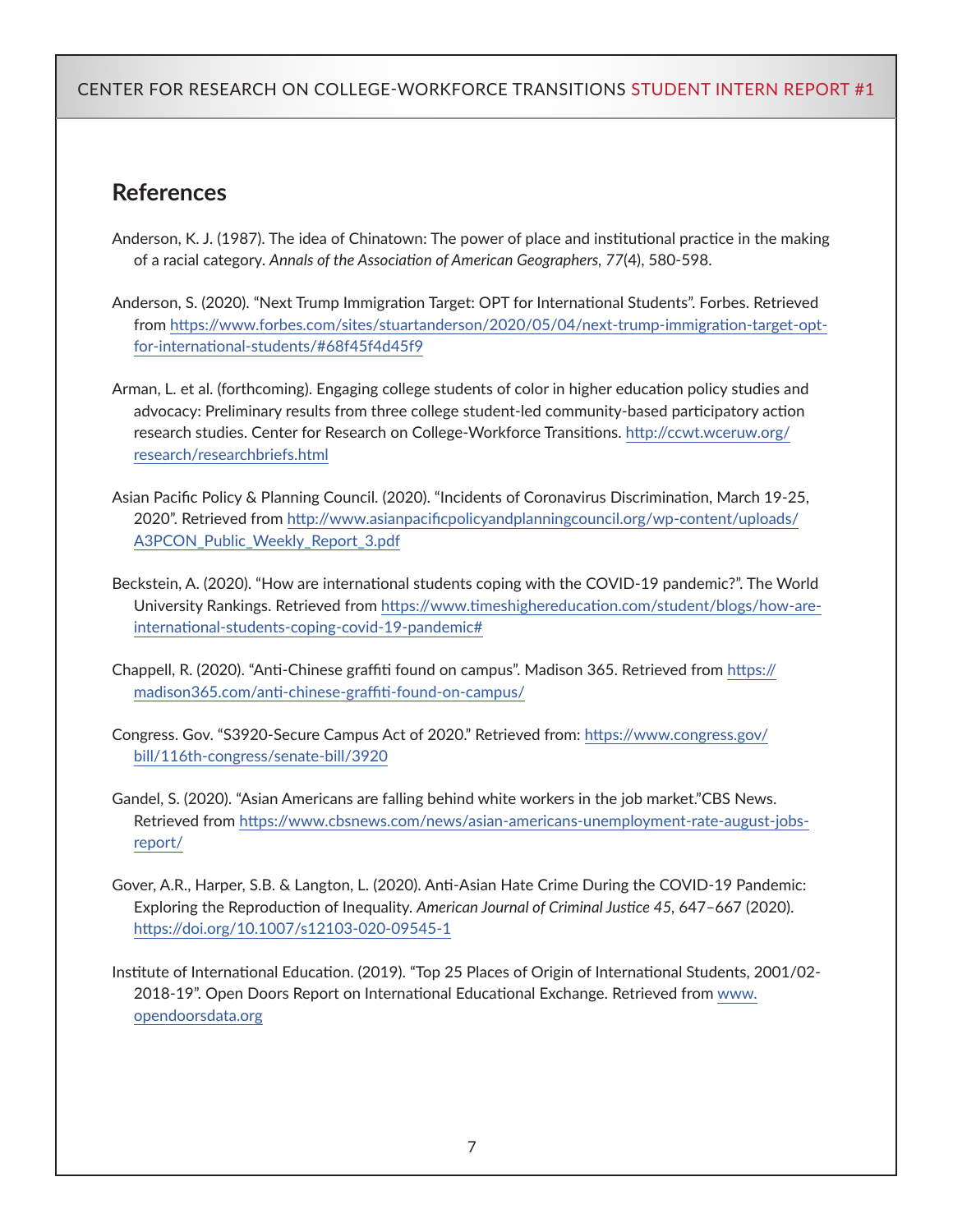- Lee, S. J. (2008). Model Minorities and Perpetual Foreigners: The Impact of Stereotyping on Asian American Students. In M. Sadowski (Ed.), *Adolescents at School: Perspectives on Youth, Identity, and Education* (2nd ed., pp. 75–82). Cambridge, MA: Harvard Education Press
- Lee, S. J. (2009). Unraveling the "'Model Minority'" Stereotype: *Listening to Asian American Youth* (2nd ed.). New York, NY: Teachers College Press.
- Key, J. (2020). "Pandemic may delay college graduation for students of color". USCDornsife. Retrieved from: [https://dornsife.usc.edu/news/stories/3279/coronavirus-covid-19-may-delay-graduation-students-of](https://dornsife.usc.edu/news/stories/3279/coronavirus-covid-19-may-delay-graduation-students-of-color/)[color/](https://dornsife.usc.edu/news/stories/3279/coronavirus-covid-19-may-delay-graduation-students-of-color/)
- Kodama, C and Huynh, J. (2017). "Academic and Career Development: Rethinking Advising for Asian American Students". In *New Directions for Student Services. No. 160.* Wiley Periodicals, Inc.
- Markel, H and Stern, A. 2002. "The Foreignness of Germs: The Persistent Association of Immigrants and Disease in American Society". *Milbank Quarterly. 80* (4): 757-88
- Ng, J. C., Lee, S. S., & Pak, Y. K. (2007). Chapter 4. Contesting the Model Minority and Perpetual Foreigner Stereotypes: A Critical Review of Literature on Asian Americans in Education. *Review of Research in Education, 31*(1), 95–130.
- PBS. (Undated). "Bubonic Plague hits San Francisco 1900-1090". Retrieved from [https://www.pbs.org/](https://www.pbs.org/wgbh/aso/databank/entries/dm00bu.html) [wgbh/aso/databank/entries/dm00bu.html](https://www.pbs.org/wgbh/aso/databank/entries/dm00bu.html)
- Sonnenfeld, J. (2020). "COVID-19 can't be used as an excuse to limit skilled immigration". *Fortune.* Retrieved from:<https://fortune.com/2020/05/28/trump-h1b-optional-practical-training-immigration/>
- Takaki, R. T., 1939-2009. (1989). Strangers from a Different Shore: *A History of Asian Americans.* First edition. Boston: Little, Brown
- Tessler, H, Choi, M and Kao, G. (2020). "The Anxiety of Being Asian American: Hate Crimes and Negative Biases during the COVID-19 Pandemic". *American Journal of Criminal Justice.* 45:636-646.
- Xie, Y., & Goyette, K. (2003). Social mobility and the educational choices of Asian Americans. *Social Science Research, 32*(3), 467-498.